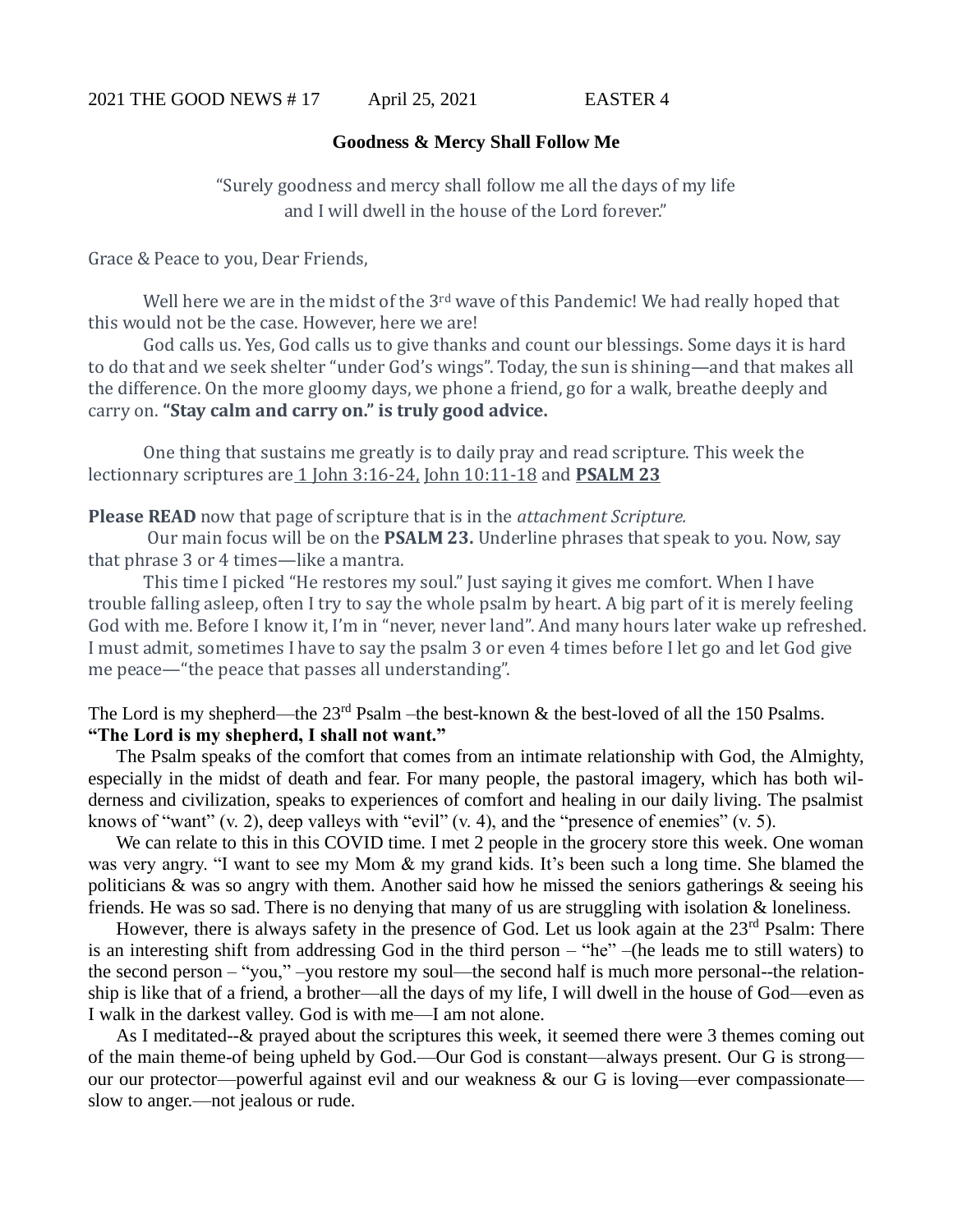The following story serves as an illustration.

It is from Vonnie from Florida. She begins with this scripture from Matthew 28:20 : Jesus said, **"Remember I am with you always, to the end of the age."** 

Vonnie says, " When I took my 2 year old grandson Sam to a preschool playground for the first time, he loved it! Sam was enjoying himself until he realized he could not see me. He ran to the center of the room with a look of panic on his face as he scanned the room, searching. I called to him, but in the busyness of the room, he couldn't find me. Anxiously, Sam called out, "Grandma!" Immediately I went up and hugged him, reassuring him that I hadn't left him. Comforted, Sam was soon off playing happily again.

Later as I reflected on Sam's moment of panic, I realized that I also get overwhelmed at times. I can be too distracted by circumstances to recognize God's presence. In those moments I look around wondering where God is, when in reality God is right there with me.

When Jesus gave the disciples the Great Commission (Matthew 28:16-20), he reassured them saying, "Remember, I am with you always, to the end of the age." That promise holds true for us today. What a comfort to know that no matter what happens or how bleak life may seem, we are safe under the Lord's care.

Let us pray: Life-giving God, thank you for keeping us company during this now long pandemic. You never leave us alone. You are always with us, especially when life feels scary.

**"You restore my soul and my cup overflows."** AMEN.

## **For the Merry Heart:**

1. Ships don't sink because of the water around them; ships sink because of the water that gets in them. Don't let what's happening around you get inside you and weigh you down.

2. Alice was sitting in the waiting room to see the new dentist. She noticed his DDS diploma which showed his full name and remembered a tall, handsome, dark-haired boy with the same name who had been in her high school class some 20-odd years ago. Could this be the same guy that she had a secret crush on, way back then?

Upon seeing him, however, she quickly discarded any such thought. This balding, gray-haired man with the deeply lined face was way too old to have been her classmate.

After he examined her teeth, she asked him if he had attended Morgan Park High School.

"Yes. Yes, I did. I'm a Mustang," he beamed with pride. I graduated in 1999. Why do you ask?" "You were in my class!" She exclaimed.

He looked at her closely. Then, that ugly, old, bald wrinkled, fat, gray, decrepit son-of-a-gun asked, "What did you teach?"

## My friends,

I hope you are doing well and staying safe. It was wonderful to have in-church services (Feb. 21 to April 18). Unfortunately, now we are limited to only 10 for worship—so we are doing emails  $\&$ Canada Post to keep in touch. We follow the COVID rules as we did last fall. Hopefully the COVID numbers will continue to go down & the vaccinations will continue to increase.

Stay well. Be at Peace. Shalom, Annalee